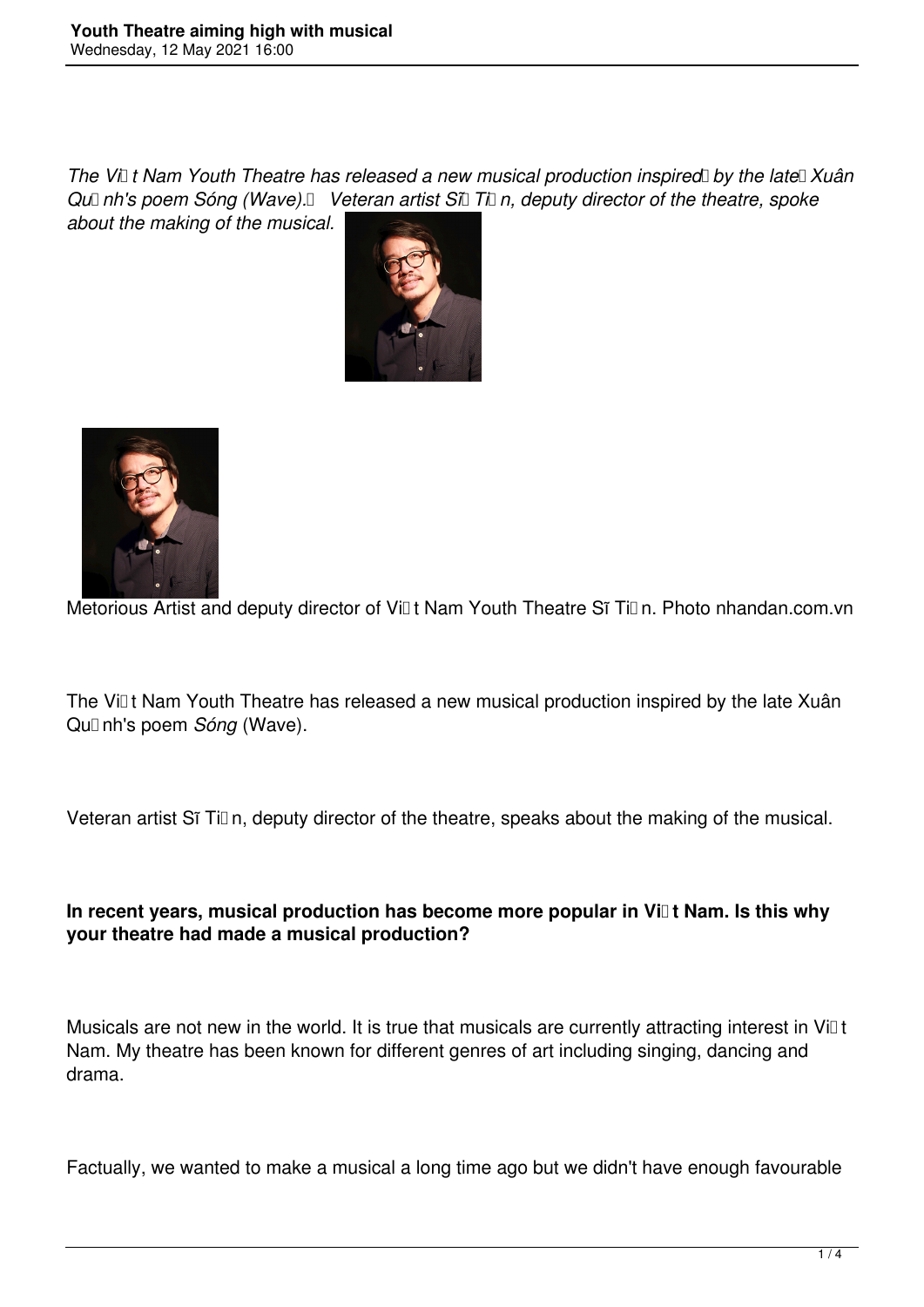conditions to do this.

We wanted to make it professionally not only because it is trendy. Making a good musical is our dream. We want to give the theatre's artists the chance to experience a musical.

However, few actors meet the demands of a musical. Recently, we held casting for the musical but only a few artists could sing and dance, not to mention act.

The selected actors have six months to improve their performing skills.

## **Could you tell us more about the musical?**

This is a Vietnamese musical about women. These women are fragile and loving but also strong and determined to find their happiness.

I invited talented director TriDu DDD ng to make it. DDD ng studied abroad and we hope he can do it well to combine typical Vietnamese cultural characteristics and a Western musical.

## **Most musical fans are educated and this art is known for having some classical works. Have you encountered difficulties with the musical?**

The highlight of the theatre's repertoire is drama. We are looking for an opportunity with the musical. It is difficult because we do not have experience making a musical. But it is also interesting.

I'm excited by challenges and creativity.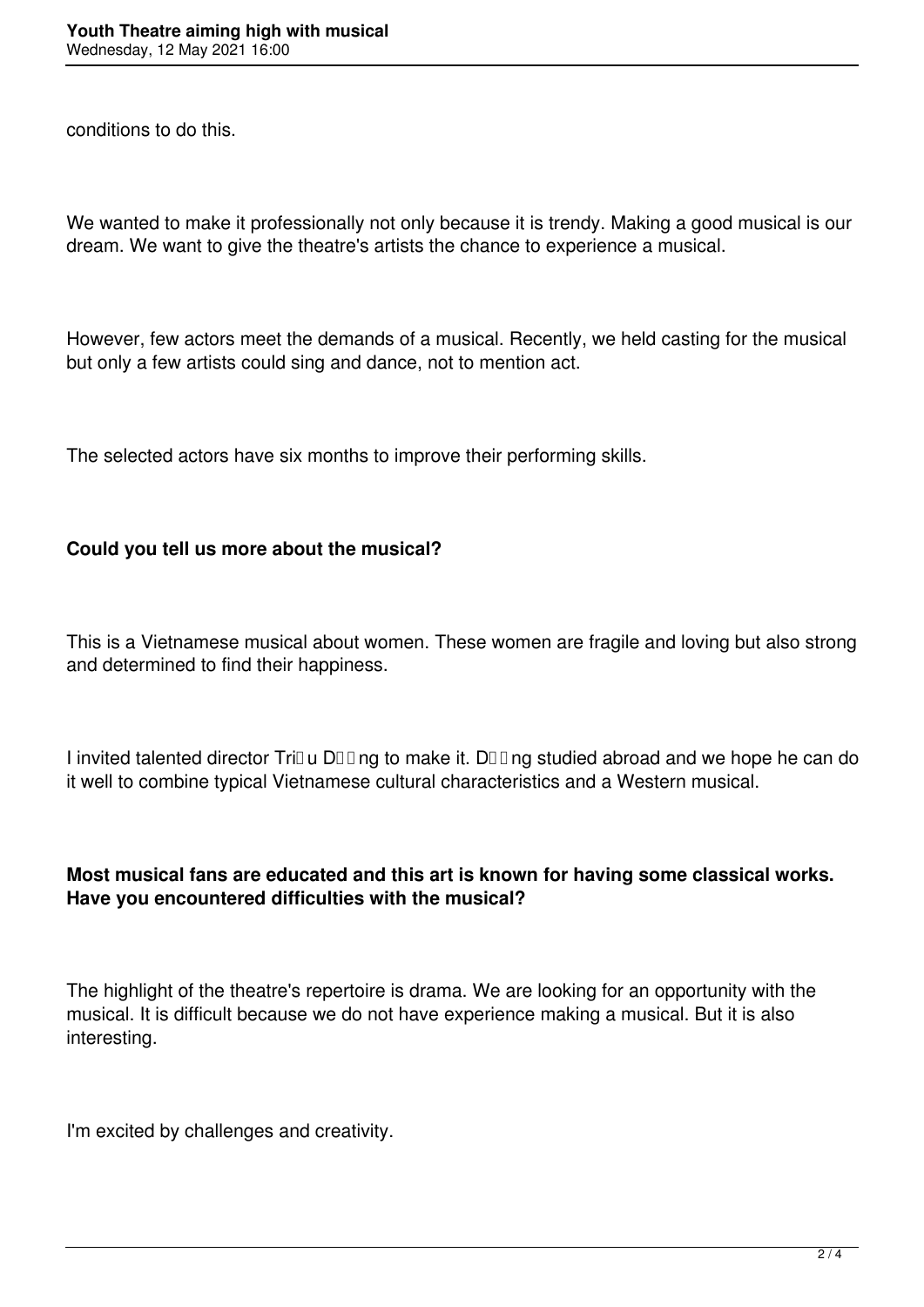### **What is your plan to popularise musicals in the context of a small audience?**

Surely making the musical is a long-term project. We want to bring the Western musical closer to the Vietnamese audience.

The musical will promote art activities and give them a lift by making artists change themselves.

The audience will get benefit from seeing different genres of art such as dancing, singing and acting in the musical.

We also plan to produce a musical for children from five to seven years old. This is the way we build an audience for musicals.

## **Some have said audiences are less interested in stage arts as they haven't seen much change from the theatres over the years. What do you think?**

Theatres lack an audience partially because of ineffective communication. Otherwise, the theatre also requires a polite audience including their external appearance and artistic enjoyment.

I believe that a large audience may not come to the theatre this time but they will come on a better day. There is a cross-cultural exchange at the theatre and the audience will find themselves.

My theatre is focusing on building an audience of children to make them more knowledgeable and more confident. I think we need to nurture love and the habit of enjoying art from a young age.